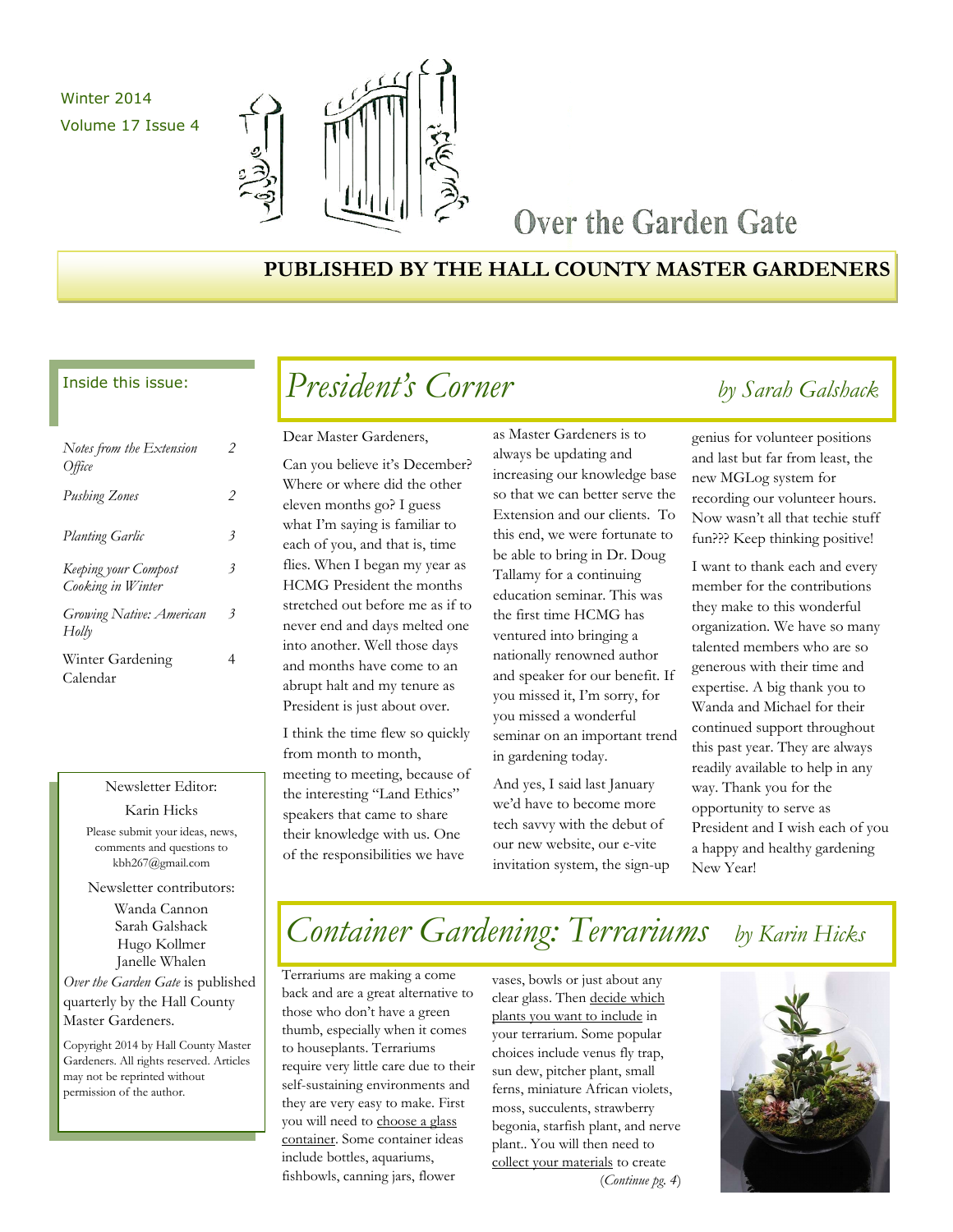# *Notes from the Extension Office by Wanda Cannon*



Fall foliage on blueberry shrub

### After the leaves have fallen, we return to a plain sense of things

~ Wallace Stevens American poet Twenty fourteen was an eventful year for the Hall County master Gardener Extension volunteers. The HCMG's are going strong with their many projects and events.

There are many exciting things on the horizon for 2015! I will kick off another new Master Gardener program on Tuesday, January 6th. We will have 20 new trainees eagerly waiting to get started on their way to becoming a master gardener. I will send out a program schedule for all and I invite you to come and sit in on one of our classes. Just give me a call and let me know you will be attending. It is only \$5.00 to attend.

Gainesville will host a new program called "Grow Strong" on Friday, January 30th from 9am to 4pm here in Hall County. Master Gardeners from across northeast Georgia will come together to update and refresh their horticultural knowledge. There will be UGA specialists and faculty to help update you on current research in our state initiative areas,

including Environmental Stewardship, Home Food Production, Gardening with Youth, Value of Landscapes and Health Benefits of Gardening. I will be sending out pertinent information on this special meeting that will take place for all Northeast Georgia Master Gardeners. Make plans to attend this day event. Registration will be required and lunch will be provided.

Look for openings next year of the new botanical garden and native plant preserve. Gainesville Botanical Gardens and Linwood Preserve will be two major assets for our area with many volunteer possibilities to come! Also, our bi-annual Garden Walk will be next year in May. This will also be a great way to get involved and be a part of our growing HCMG group!

There have been changes with our new volunteer recording process. It has been a learning curve for us all, but I appreciate all of the great strides made by you all to get

familiar with this new process. Change can be difficult, but hopefully we will get everyone's volunteer hours logged in with this new system.

Michael and I will continue to support you all! UGA / Extension appreciates all of the wonderful service work you all do for our growing community. It is amazing how many compliments I get about this great group of volunteers that are spreading their gardening knowledge throughout the community. You are all loved around here!

Make time to come in and volunteer in the office this next spring and keep up to date with all of the new happenings in the horticulture world. Spending a half day or whole day in the office keeps you up to date with new knowledge.

We wish you all very happy holidays and Christmas and prosperous and healthy New Year! Again thank you for all you do! You make Hall County a beautiful place to live!

# *Pushing Zones by Karin Hicks*

It was just a few years ago that the USDA published a new plant hardiness zone map. Parts of Hall county remained 7b but some of us moved to 8a. The past few winters sure haven't felt like zone 8a. At least that's what some of my plants are telling me. So what's a gardener to do? Well, if you have plants that are marginally

hardy try adding some extra mulch at the crown of the plant to keep the soil temperature regular. Improve the drainage situation since the combination of wet and cold is what causes damage to most plants. Adding some more organic matter such as compost will help too. But, another way to push the zone

in your garden is to find a warm microclimate . Microclimates are created by exposure (which direction the land faces), surrounding plants and their effect on light levels, topography, proximity to heated buildings or reflective surfaces and other factors. Potential spots are often found on the south facing side of

your home, at the foot of a stone wall or nooks among large rocks. These areas should be well-drained, especially in winter. Once you've identified your spot you can trick nature by planting spring blooming bulbs such as snowdrops or crocus in your microclimate and enjoy an early spring in your garden.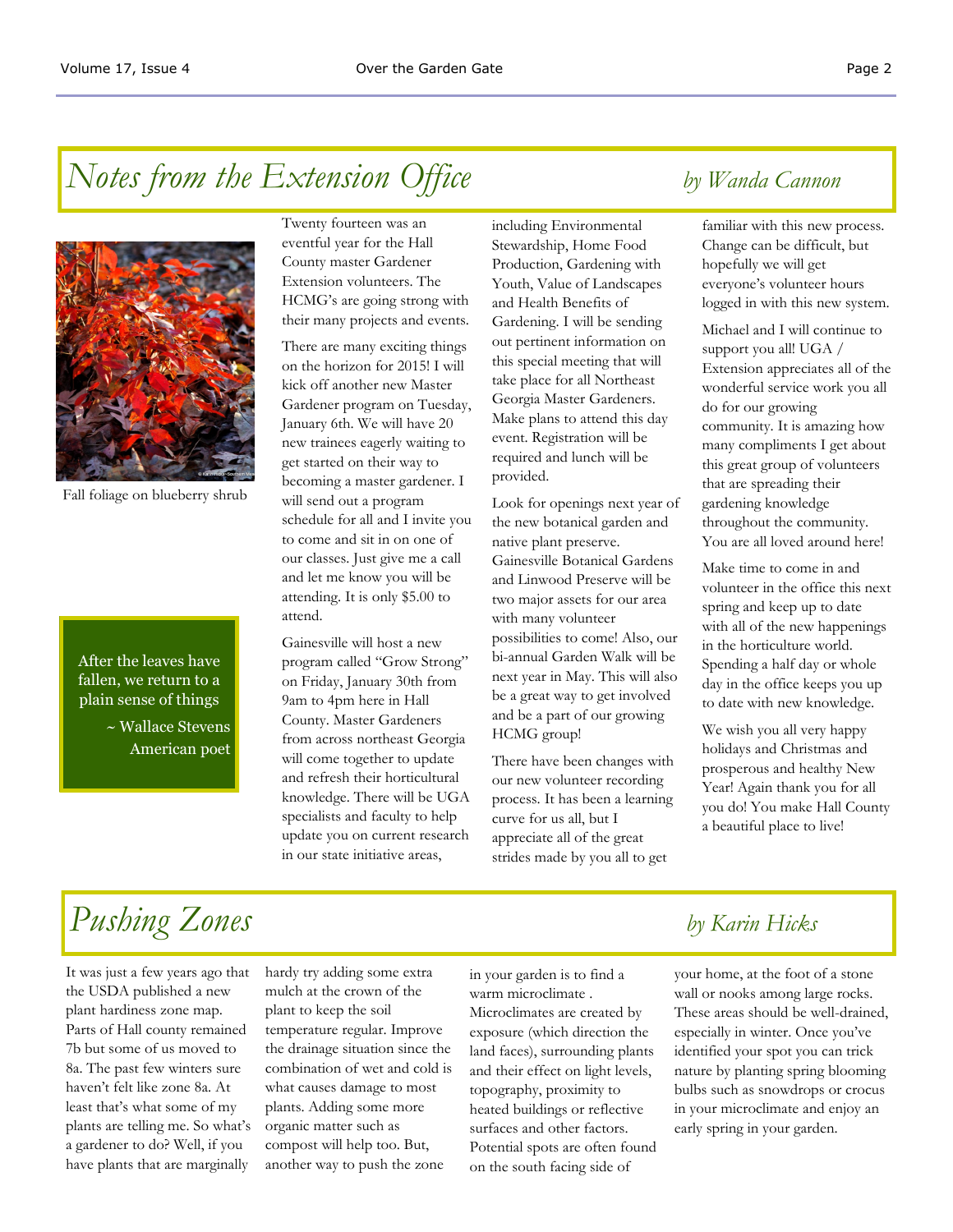# *Planting Garlic by Karin Hicks*

I don't know how we got to winter so quickly. I was so busy this fall enjoying our gorgeous weather I never got around to planting a fall garden. But don't despair because it's not too late to plant garlic.

There are two main groups of garlic: softneck and hardneck. The kind offered at most grocery stores is softneck. It is milder in flavor and produces more cloves and stores longer than the hardneck. Most chefs prefer hardneck because it has a stronger flavor and has easy-topeel cloves. Whereas softneck flourishes in warmer climates, hardneck thrives in colder regions.

A good time to plant is in late fall, even after the first frost. Break bulbs into cloves and plant 4-6 inches a part in straight rows with 18 to 24 inches between rows with the pointed end facing up. Cover with two inches of soil.

Garlic is most successful in well drained soil which is rich in organic matter. Adding mulch is a good way to retain moisture and regulate soil temperature. Be sure to keep it well watered.

In spring feed with a good fertilizer or manure. Cut scapes when they begin

to curl the leaves. This will help bulbs grow larger. When the leaves begin to discoloryellow or brown-it is almost ready to harvest. Stop watering the plants and wait until onethird of the plant looks withered and is turning brown. Then start digging up the bulbs.

To cure garlic bundle or braid the plant and hang it in a place with good air circulation and minimal sunlight. Curing takes three to six weeks. Once garlic is ready, cut roots and store in a cool, dry place. Softnecks can be stored up to 8 months while hardnecks are good for 6 months or less.

# *Keep Your Compost Cooking in Winter by Karin Hicks*

Even in winter a compost pile is alive. The cold weather will certainly slow the decomposition process but you can still maintain an essential core of heat and let the microorganisms such as bacteria, fungi and actinomycetes work on decomposing your browns and greens by creating the ideal habitat for these microbes.

While the outside layer of your pile will be ambient temperature the inside heat is a byproduct of the chemical process of breaking down the material. Make sure your microbes have a balanced diet of carbon and nitrogen

rich materials -your browns and greens. Help the chilly microbes out by chopping or shredding your material before adding them to your pile. Pieces smaller than 2" is recommended so the pile heats up uniformly. Small particles form a mat that shields the pile's warm core from outside temperature extremes. Instead of just adding ingredients to your compost like you may do in spring and summer take time to add layers of brown ingredients to your greens. These layers will help trap heat and gasses inside. Winter winds and low humidity levels can suck the moisture out

of your compost pile. Covering your pile with a tarp can help prevent heat and moisture loss but be sure to add water if you shield it from its natural sources. Packing straw bales around your bin or pile will add another layer of protection from wind and cold. In warm weather turning your pile often to provide oxygen to the microbes is best but you'll want to leave your compost undisturbed during the winter and wait until spring to turn it when you should have a fresh batch of beautiful compost for your garden.

# *Growing Native: American Holly by Janelle Whalen*

Many of us have holly cultivars that we love to cut in December to decorate our homes, but our native "American Holly" (Ilex opaca) decorates the woods and roadsides all over northeast Georgia. Though it's usually a medium-sized evergreen tree, it can grow up to 70 feet tall. Like all species in the Aquifoliaceae family, it is dioecious (di-eshus), which

means that the male and female flowers grow on different trees. If you want to know if you have a male or female holly tree you will need to look, early in the spring, at the tiny flowers. If the flowers have stamens, you have a male tree. If they don't have stamens you have a female tree. If you have a female tree and want lots of berries, you'll have to get a male tree and plant it

close by. There are some species of hollies in our state that are deciduous (their leaves drop in fall), and some even have black berries, but most of those are found in South Georgia. If you spot a tree in the wild that has typical evergreen holly-like leaves, red berries, and light gray bark (often splotched with lichens), you've probably found our native American Holly.